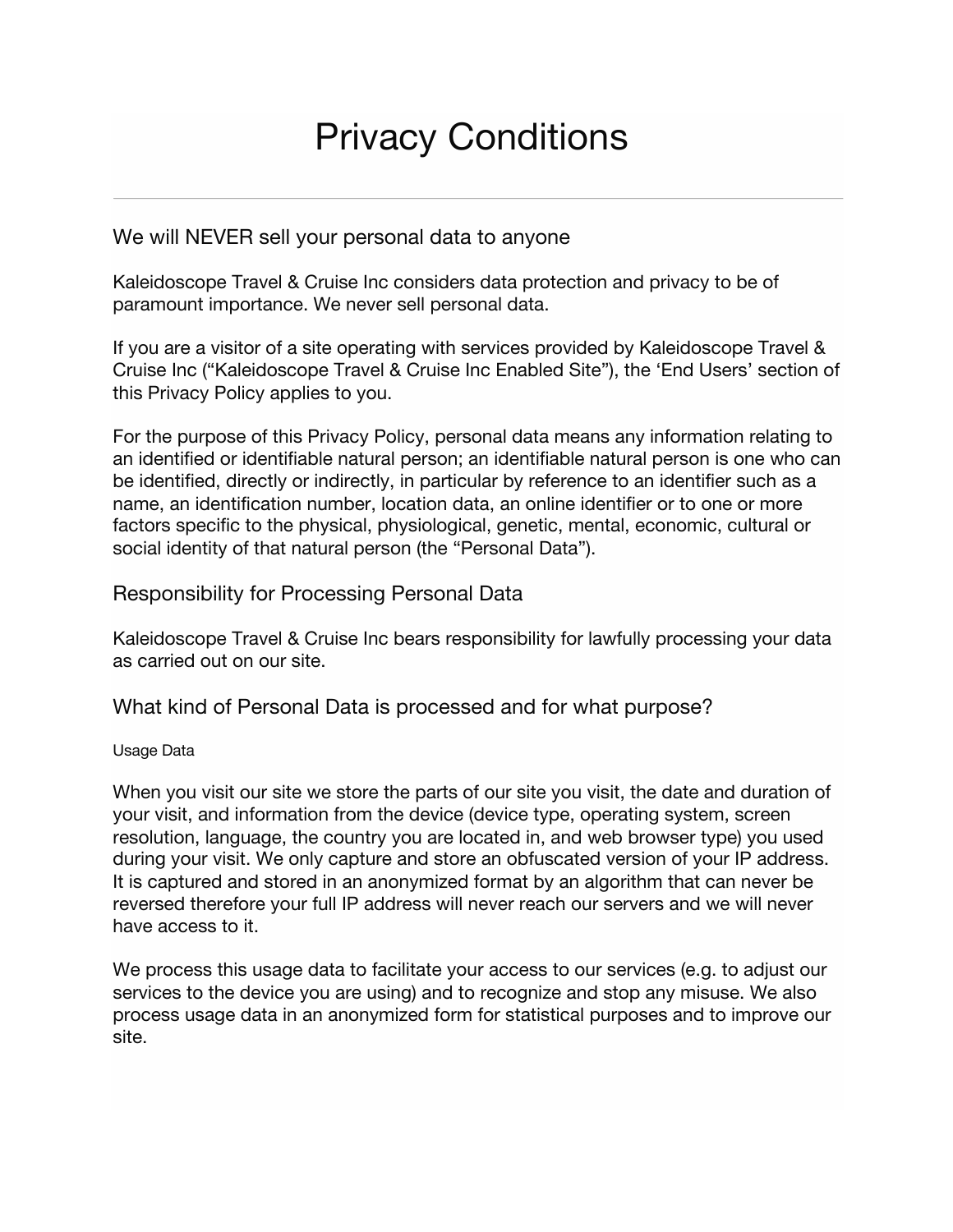Kaleidoscope Travel & Cruise Inc uses cookies to process information including standard internet log information and details of the visitor's behavioral patterns upon visiting our site. This is done to provide you with a better experience, and to facilitate the use of certain functions. Cookies are small data files transferred onto computers or devices by sites for record-keeping purposes and to enhance functionality on our site. Kaleidoscope Travel & Cruise Inc stores this information in a pseudonymized user profile. Kaleidoscope Travel & Cruise Inc does not process this information to identify individual users or to match it with further data on an individual user.

Cookies are stored on your individual device and retain full control of their use. You may deactivate or restrict the transmission of cookies by changing the settings of your web browser. Cookies that are already stored may be deleted at any time. Should you visit Kaleidoscope Travel & Cruise Inc' site with cookies deactivated, you may possibly not be able to use all of the functions on our site to the full extent.

On our site you have the opportunity to contact us to ask us questions, for example via the contact form; we ask you for your contact information (e.g. name, email address etc.). We use this data solely in connection with answering the queries we receive.

If you receive emails from us, we may use certain analytics tools, to capture data such as when you open our email or click on any links or banners our email contains. This data helps us to gauge the effectiveness of our communications and marketing campaigns.

#### Access and Disclosure to Third Parties

We use a select number of trusted external service providers for certain technical data analysis, processing and/or storage offerings. These service providers are carefully selected and meet high data protection and security standards. We only share information with them that is required for the services offered and we contractually bind them to keep any information we share with them as confidential and to process Personal Data only according to our instructions.

We will only pass your data on to third parties without your express consent if we are obliged to do so by statutory law or an instruction by a public authority or court as outlined in our Terms of Use.

#### We want to Communicate with You

We may occasionally send you notification emails about updates to our product, legal documents, offer customer support or marketing emails. Except for cases where we are required to do so by law (e.g. notifying you of a data breach), you shall have the opportunity to unsubscribe from receiving these messages free of charge.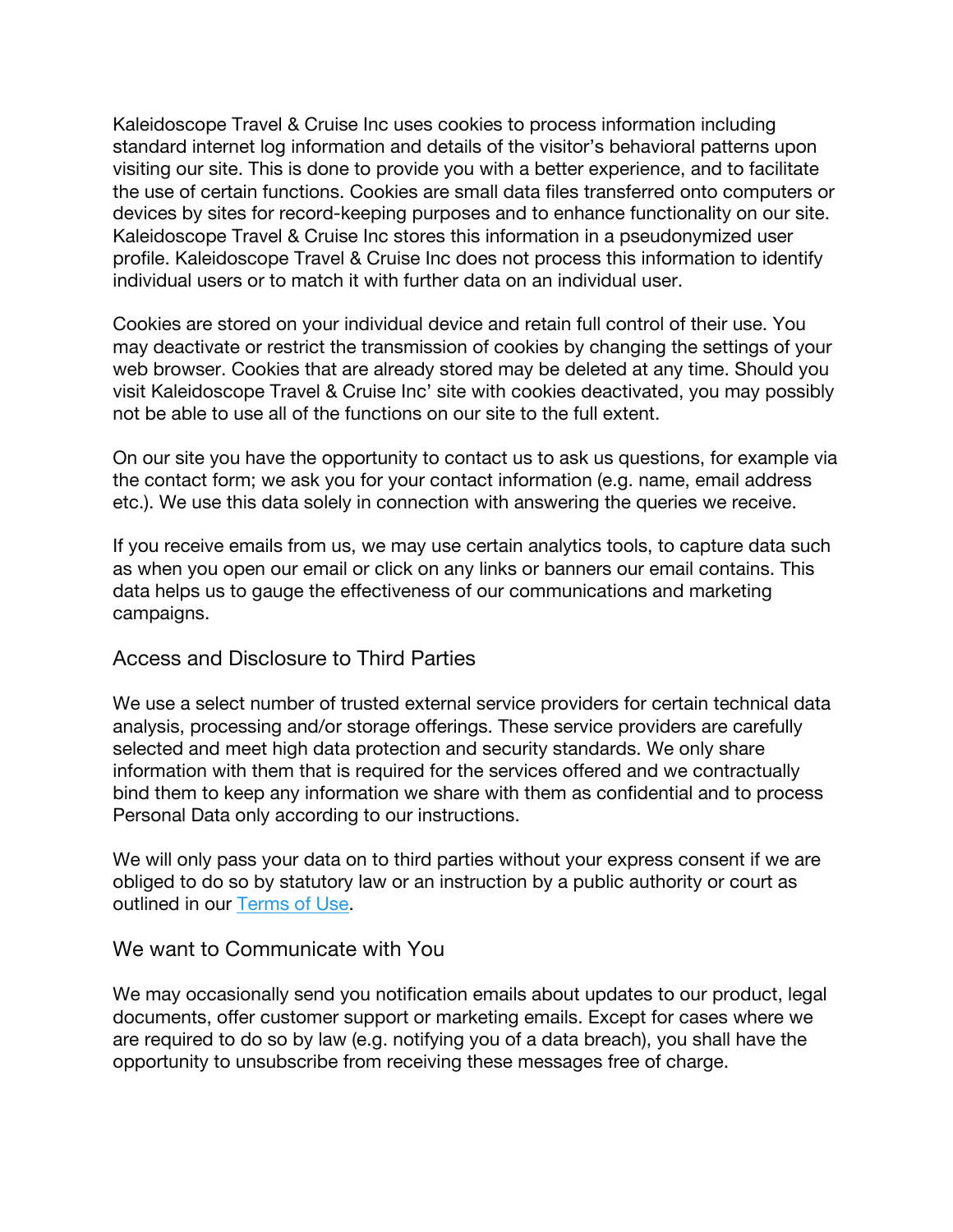## Your Data, Your Rights

You have a right to be informed of Personal Data processed by Kaleidoscope Travel & Cruise Inc, a right to modification/correction, erasure and restriction of processing.

We can only identify you via your email address and we can only adhere to your request and provide information if we have Personal Data about you through your having made contact with us directly and/or your use of our site and/or service. We cannot provide, rectify or delete any data that we store on behalf of our users or customers.

To exercise any of the rights mentioned in this Privacy Policy and/or in the event of questions or comments relating to the use of Personal Data you may contact Kaleidoscope Travel & Cruise Inc support team support@travelagencytribes.com

Where you have provided consent, you may withdraw it at any time, without affecting the lawfulness of the processing that was carried out prior to withdrawing it. Whenever you withdraw consent, you acknowledge and accept that this may have a negative influence on the quality of the Kaleidoscope Travel & Cruise Inc Site and/or Services. You further agree that Kaleidoscope Travel & Cruise Inc shall not be held liable with respect to any loss and/or damage to your Personal Data if you choose to withdraw consent.

Where Personal Data is processed for the above purposes on the basis of Kaleidoscope Travel & Cruise Inc legitimate interests, under the GDPR, you may object to such processing at any time. To do so please contact info@kaleidoscopetravel.ca

## Duration of Processing

We will store your usage data until such time when you withdraw your consent for us to do so. All other data as specified above will be retained for as long as is necessary for the purpose(s) for which we originally collected it. We may also retain information as required by law.

## Revisions to this Privacy Policy

We may revise this Privacy Policy from time to time. The most current version of this Privacy Policy will govern our practices for collecting, processing, and disclosing personal data. We will provide notice of any modifications by posting a written notice on our site.